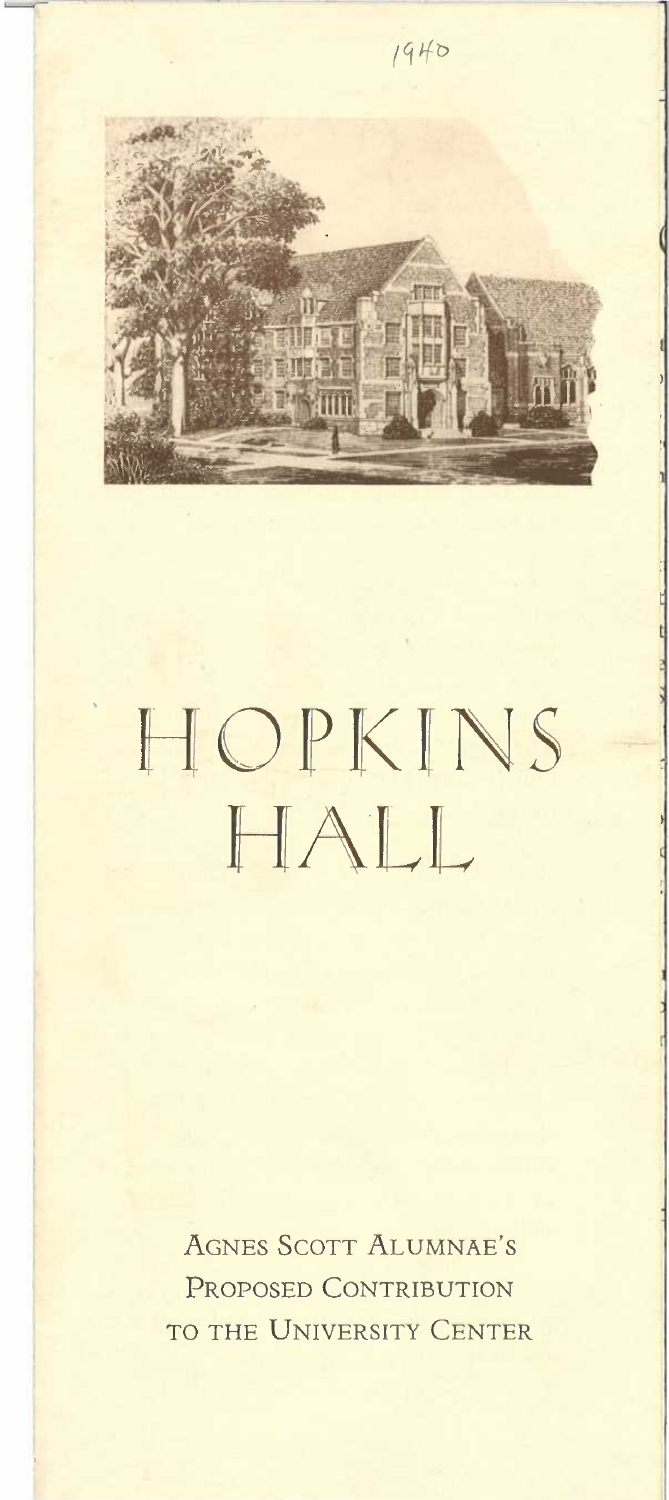## A MESSAGE TO *YOU*, AS AN ALUMNA, FROM DR. McCAIN

## Dear Agnes Scott Alumna:

The January issue of the Alumnae Quarterly carries an announcement of the campaign for one million dollars which Agnes Scott is attempting this spring. The Quarterly does not reach all of you, and some of you who receive it may overlook this article; therefore I am sending a personal statement for your individual consideration.

*Agnes Scott is attempting to raise \$1,000,000* in order to earn \$500,000 which the General Education Board of New York has offered to us on the condition that we raise double that amount. The Alumnae portion of that \$1,000,-<br>000 is only \$100,000,—one-tenth of the total.

*With this \$ I 00,000 as their contribution* to the vast University Center Movement, many of our Alumnae have expressed a wish to erect HOPKINS HALL as a memorial to our beloved Dean, Miss Nannette Hopkins. While you may feel free to specify that your contribution be used for some other purpose, we believe that most of you will heartily endorse this proposal; and Alumnae funds not otherwise earmarked will be used for this building.

*HOPKINS HALL will be primarily a dormitory,* but it will include recreational facilities for day students. It will be a beautiful structure and a suitable

memorial for Miss Hopkins, whose last active work at the College was that of making plans for this very building.

*The plans for the Alumnae's part in the campaign for the University Center* is briefly outlined below. The Alumnae undertaking is, of course, our immediate concern. Under authorization of the Board of Trustees, we have organized an Executive Committee for the conduct of Alumnae plans. This Committee includes:

Anne Hart Equen, 1921, President of the Alumnae Association, Chairman Susan Young Eagan, Institute, Vice-Chairman Mrs. Samuel M. Inman, representing the Board of Trustees Margaret Cannon Howell, Institute Fannie G. Mason Donaldson, 1912 Cora Morton Durrett, 1924 Augusta Skeen Cooper, 1917

*For direction of the Alumnae Campaign*  we have drafted Augusta Skeen Cooper. For work away from Atlanta and Decatur she will be assisted by Llewellyn Wilburn, class of 1919, of our Physical Education Department. For the local drive, an Alumna from Atlanta or Decatur will be called upon. Mrs. Cooper and Miss Wilburn were already busy with full-time obligations but have cheerfully put everything else aside for the good of the College just now. I am sure they will have our appreciation and hearty support.

We expect to get in touch with each of **you,—in person, where possible;** where not, by letter. We will come to those of you who live outside the State of Georgia at some time during January, February, or March; to those of you in Georgia, beyond a radius of fifty miles from Atlanta, in March and April; to the local Alumnae, in April. Our plans as yet are tentative. We are telling you about them now in advance because you are a part of our family, and we will welcome suggestions or offers of work from those of you who can give us a little of your time.

*We need every one of you!* As an early indication of your cooperation, will you please send us the names and addresses of any Alumnae whom you know to have moved or to have married since the Register you received several months ago was printed? We are eager that each of our girls hear our story,-one so important to Agnes Scott's continued growth and improvement.

With sincere thanks for any interest and cooperation which you may give us now and later as the campaign proceeds, I remain, as always,

Cordially yours,

J. R. McCAIN, President.

Agnes Scott College January, 1940